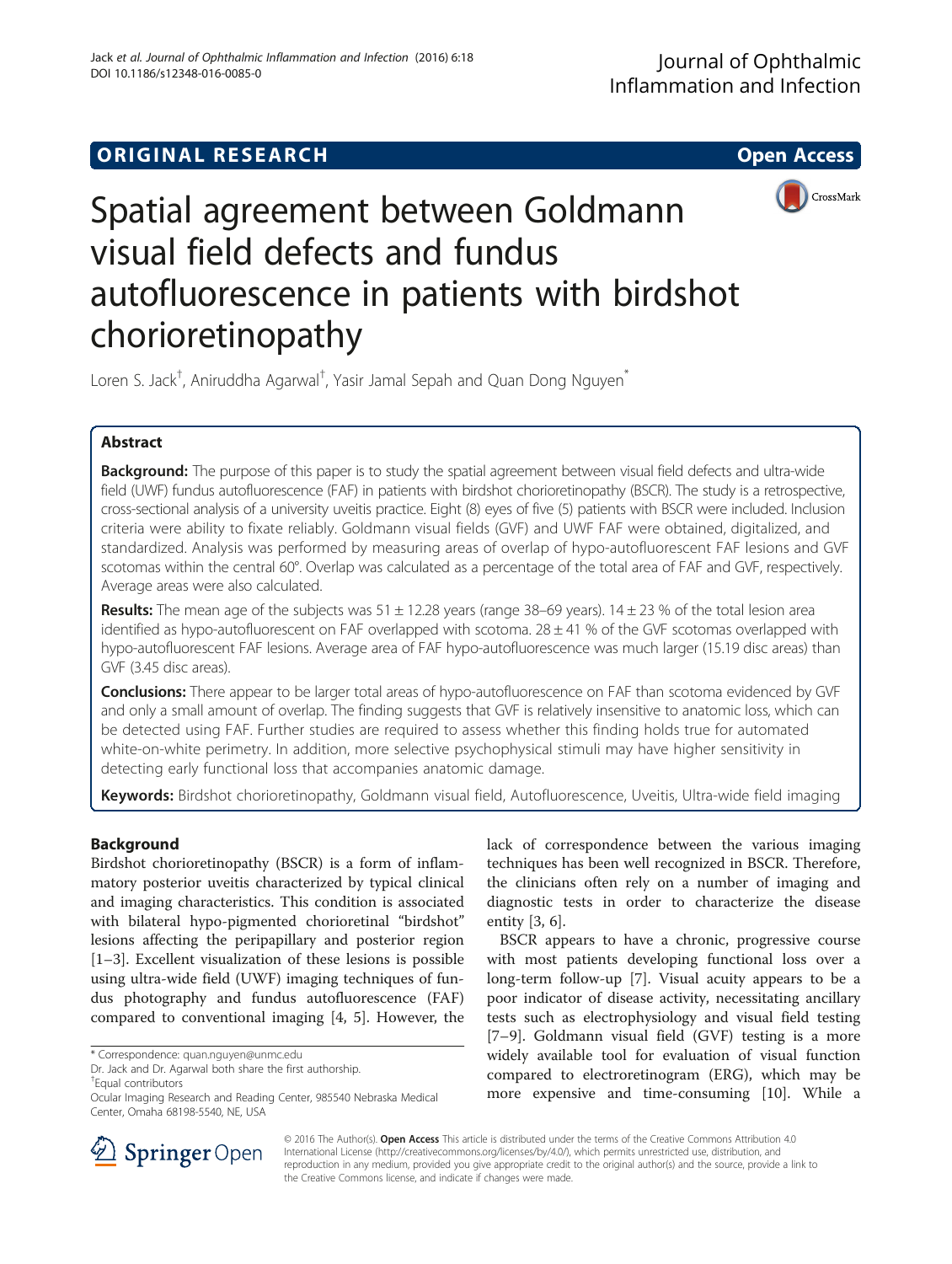number of ophthalmology practices have moved from GVF to automated visual field testing for longitudinal follow-up of patients with BSCR, GVF remains an important testing modality [\[11](#page-5-0), [12](#page-5-0)]. Previous reports suggest that serial, quantitative GVF testing in patients with BSCR may allow detection of change in retinal function following therapeutic interventions [\[10](#page-5-0)].

Evaluation of spatial agreement between UWF FAF and GVF has been performed in other retinal pathologies, such as retinitis pigmentosa [\[13\]](#page-5-0). However, the relationship between visual function changes on GVF (i.e., scotomas defined by the V4e isopter, as well as other changes such as generalized constriction of the visual field) and autofluorescence patterns on UWF FAF in BSCR has not been established. In the index study, we analyzed the agreement between the hypo-autofluorescent areas on UWF FAF and GVF scotomas in patients with BSCR.

### Methods

The study was conducted at the retina and uveitis services of the Stanley M. Truhlsen Eye Institute, University of Nebraska Medical Center. Institutional Review Board (IRB) clearance was obtained and the study adhered to the tenets of the Declaration of Helsinki. All the study procedures were compliant as per the HIPAA act of 1996. This retrospective, observational case series included patients diagnosed with BSCR from January 2013 to December 2014. The diagnosis was established based on clinical findings, slit-lamp biomicroscopy, and indirect ophthalmoscopic visualization of characteristic yellow-orange ovoid chorioretinal lesions with mild vitritis, as per the International Consensus Conference on BSCR [\[14\]](#page-5-0). Best-corrected visual acuity (BCVA) was obtained. Serologic testing of infectious etiologies and human leucocyte antigen (HLA)-A29 testing was performed as indicated. Demographic details and treatment regimens for each patient was noted.

#### Imaging protocol

All the patients underwent imaging studies including UWF color fundus photography, fluorescein angiography (FA), and FAF (Optos P200Tx, Optos Inc., Scotland, UK). Sixteen eyes of 8 patients were screened for inclusion in the study. The exclusion criteria were unreliable GVF testing, poor central fixation due to central visual loss and media opacity precluding adequate imaging. GVF testing was performed using Haag-Streit system, Bern, Switzerland, using V4e, I4e, I2e, and I1e test targets. A single, trained operator tested the visual fields to minimize the variability of the tests. Scotoma was defined using the V4e isopter.

## Overlap analysis

The GVF test results were scanned and digitalized using Adobe Photoshop Elements 11.0 (Adobe Inc., San Jose,

CA, USA). ImageJ software (National Institutes of Health, NIH, Bethesda, MD, USA) [[15](#page-5-0)] was used to quantify the area of each defect on the digital GVF images in the central 60°. Hypo-autofluorescent areas on the UWF FAF and the scotomas on the GVF were measured in terms of disc diameters using ImageJ software. The area of overlap was determined by aligning the point of central fixation of the GVF with the center of the fovea on FAF and superimposing the physiologic blind spot with the optic nerve. The FAF images were vertically flipped so that these images could be superimposed to the digitalized GVF printouts. The area consisting of the physiologic blind spot on GVF and area of the optic nerve on FAF were excluded from the analysis in order to selectively study pathologic changes detected on imaging. The overlap analysis was performed by two independent graders.

## Statistical analysis

The data analysis was performed using GraphPad Prism 6 (GraphPad Inc., La Jolla, CA, USA). The area of scotomas on V4e isopter was calculated in terms of disc areas on both GVF and FAF. The percentage area of hypo-autofluorescence on FAF that overlapped with the scotomas on GVF was calculated. Similarly, the percentage area of the scotoma that overlapped with the FAF was calculated. Bland-Altman analysis was used to evaluate the agreement between the two techniques in detecting the areas involved by the disease process. Inter-observer agreement for the measured values was calculated using the intraclass correlation coefficient (ICC) test. A  $p$  value of <0.5 was considered to be statistically significant.

## Results

Data was collected from a total of 16 eyes from 8 patients. Eight eyes from 5 patients were excluded due to ungradable image quality, lack of patient cooperation, poor central fixation, and/or unreliable GVF testing. Eight (8) eyes of 5 patients (2 males) met the inclusion criteria and their clinical data and images were included in the analysis. All the patients included in the study were positive for HLA-A29. The mean age of all 8 subjects was  $51 \pm$ 12.28 years (range 38–69 years). The mean best-corrected visual acuity for the included eyes (converted to LogMAR units) measured  $0.65 \pm 0.39$  units. The baseline demographic details of all the patients are listed in Table [1](#page-2-0).

Of the area covered by hypo-autofluorescent lesions identified on UWF FAF, 14 % (±23 %) overlapped with scotoma on GVF. On the other hand, 28 % (±41 %) of the area of GVF scotomas overlapped with the hypoautofluorescent lesions seen on UWF FAF. An example of the overlap analysis is shown in Fig. [1.](#page-2-0) Average area of UWF FAF hypo-autofluorescence was 15.19 disc areas and 3.45 disc areas on GVF. Figure [2](#page-3-0) is a graphic representation of the overlapping areas between FAF and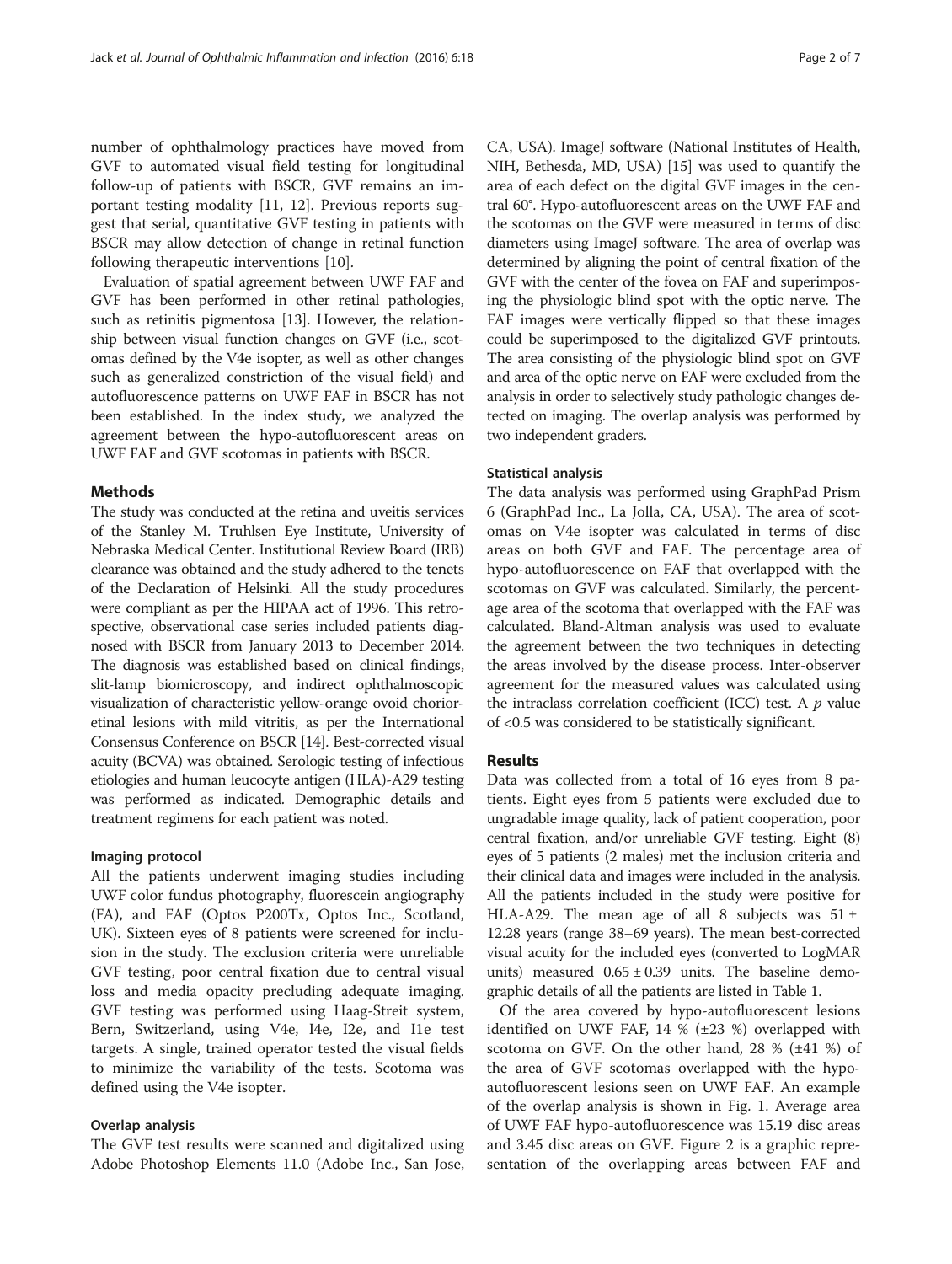<span id="page-2-0"></span>Table 1 Baseline characteristics of the study population

| Patient<br>number |           |    | (years) positivity |     | Gender Age HLA-A29 Eye Best-corrected Duration of<br>visual acuity disease (years) |    |
|-------------------|-----------|----|--------------------|-----|------------------------------------------------------------------------------------|----|
|                   | Female 53 |    | $^{+}$             | OS. | 20/50                                                                              | 4  |
| $\mathcal{P}$     | Male      | 83 | $+$                |     | OD 20/50                                                                           | 5  |
|                   |           |    |                    | OS. | - 20/50                                                                            | 5  |
| 3                 | Female 63 |    | $^{+}$             |     | OD 20/400                                                                          | 10 |
| 4                 | Female 67 |    | $^{+}$             |     | OD 20/200                                                                          | 11 |
|                   |           |    |                    | OS. | 20/200                                                                             | 11 |
| 5                 | Male      | 62 | $^{+}$             | OD. | 20/60                                                                              | 18 |
|                   |           |    |                    | OS. | 20/30                                                                              | 18 |

GVF. The ICC for measurement of hypo-autofluorescent areas on FAF was 0.998; for measurement of GVF was 0.996; and for measurement of the area of overlap was 0.977. The Bland-Altman analysis for the agreement between the two techniques is shown in Fig. [3.](#page-3-0) The Bland-Altman plot demonstrates the poor agreement between FAF and GVF. In addition, it demonstrates a negative trend: greater mean of GVF and FAF were associated with a more negative GVF minus FAF. Thus, in eyes with more advanced disease, area of hypofluorescence on FAF may exceed GVF loss by a significantly greater extent (Spearman's Rho = −0.952 for GVF-FAF versus mean GVF and FAF;  $p = 0.0002$ ).

Two distinct patterns of distribution of the hypoautofluorescent lesions were noted on FAF imaging. The majority of eyes (5 out of 8; 62.5 %) demonstrated macular and extra-macular areas of hypo-autofluorescence. Placoid hypo-autofluorescence involving the macula was noted in one eye. The remaining eyes showed peripapillary areas of hypo-autofluorescence. Unlike the FAF, no consistent pattern of visual field defects was noted on GVF.

## Discussion

BSCR is an uncommon form of posterior uveitis with protean clinical manifestations, often leading to difficulty in diagnosis [\[3](#page-5-0), [16](#page-5-0)]. The lesions of BSCR may mimic other white dot syndromes, making ancillary imaging tests crucial for the diagnosis and follow-up of patients [[17\]](#page-5-0). Techniques such as spectral-domain optical coherence tomography [[18, 19\]](#page-5-0), FA [[6\]](#page-5-0), electrophysiology [\[20](#page-6-0)], and indocyanine green angiography [[21](#page-6-0)] provide valuable information regarding the structural and functional damage in eyes with BSCR. Wide spectrum of patterns noted on FAF in patients with BSCR helps in the identification of retinal pigment epithelium (RPE) atrophy. Lesions of BSCR may be better appreciated on FAF as compared to clinical fundus photography [[17,](#page-5-0) [22](#page-6-0), [23](#page-6-0)]. Placoid hypo-autofluorescence at the macula in eyes with BSCR has been shown to correlate significantly with poor visual outcome [[22\]](#page-6-0).

UWF FAF imaging using Optos scanning laser ophthalmoscopy system provides a non-invasive technique to obtain panoramic, high-quality images in a short span of time [[4,](#page-5-0) [24](#page-6-0)]. The Optos system uses a wavelength of 532 nm for excitation and detects autofluorescence at 540–800 nm. FAF images obtained using UWF system

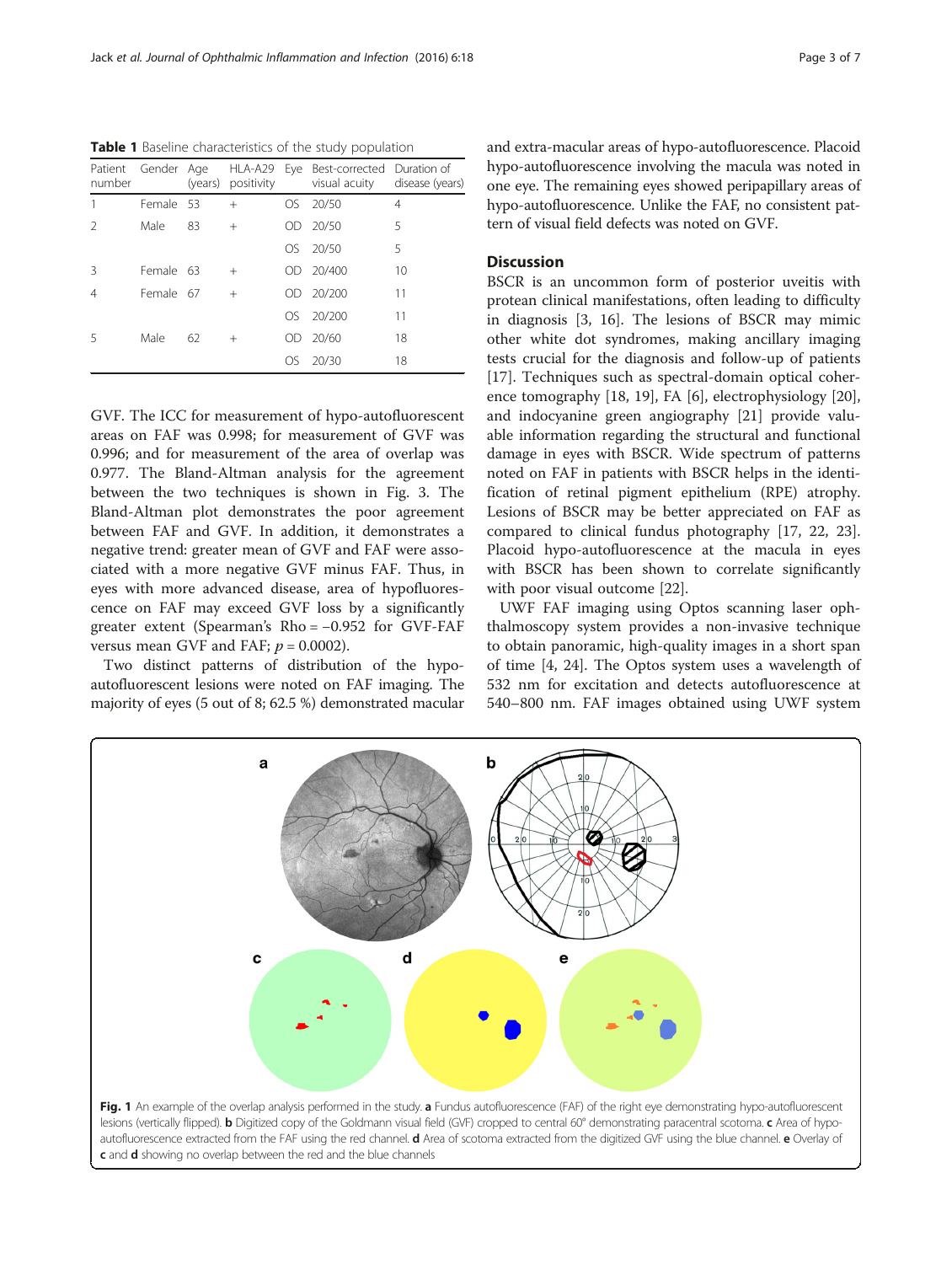<span id="page-3-0"></span>



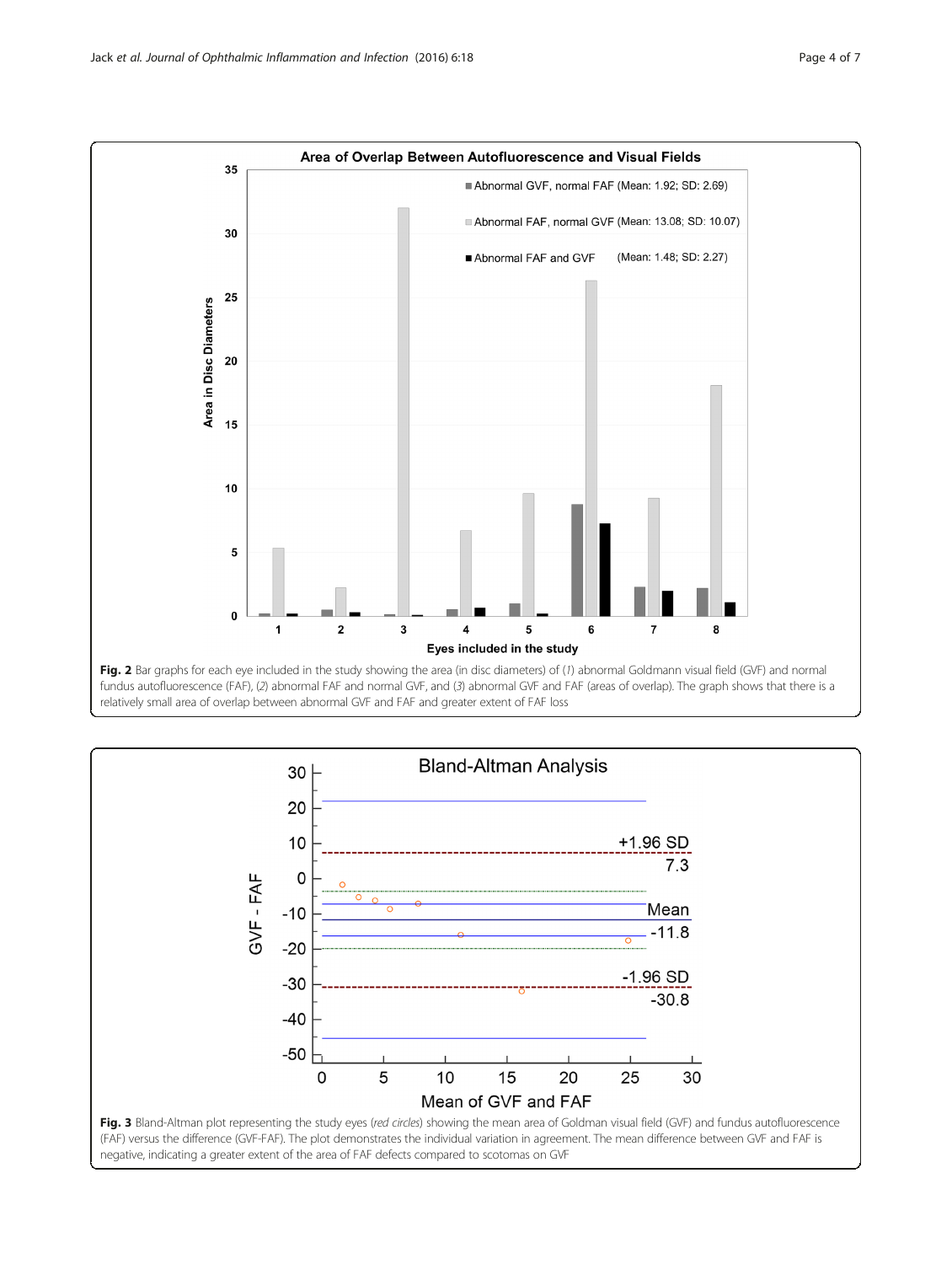may provide important information in the assessment and follow-up of patients with BSCR as a wider field of view is obtained [\[5](#page-5-0), [24\]](#page-6-0). The hypo-autofluorescence on FAF correlates well with the duration of the disease and the degree of inflammation in the affected eye [[5\]](#page-5-0).

Visual field loss is common among patients with BSCR. In a previous study by Thorne et al., 75 % of patients had abnormal field scores for the I4 isopter on GVF [[10](#page-5-0)]. Quantitative improvement in vision-related function has been documented using GVF in BSCR following systemic immunosuppressive therapy. In these studies, modified diabetic retinopathy study (DRS) visual field scores were obtained using GVF by calculating the sum of degrees seen along each 30° meridian using I4e and IV41 objects. Using the above method of calculation, a gain of >20° in the visual field was found to occur with immunomodulatory therapy in patients with BSCR [\[10,](#page-5-0) [25](#page-6-0)]. Thus, GVF testing appears to be an efficient objective measure for assessment of vision-related functional loss in patients with BSCR. However, while GVF has been used extensively to study the functional deficit among patients with BSCR, it is important to note that in the present day, automated perimetry may be more commonly employed in the management of BSCR compared to GVF, which may be more tedious, more challenging, and time-consuming to perform repetitively [\[11](#page-5-0), [12](#page-5-0)].

In the index study, the typical patterns noted on FAF included peripapillary hypo-autofluorescence and scattered macular and extra-macular areas of hypo-autofluorescence, which is consistent with what is reported in literature [\[4, 5](#page-5-0), [15](#page-5-0), [21\]](#page-6-0). Comparison of this structural loss of the photoreceptor/RPE complex using FAF with functional loss using GVF may provide valuable insights into the disease pathophysiology and progression. Using overlap analysis, there appears to be larger total areas of hypo-autofluorescence on FAF than scotoma evident by GVF (15.19 versus 3.45 disc areas). In addition, less than a third of the abnormal area identified by FAF and GVF overlapped. There was a greater percentage of overlap of GVF compared to FAF (28 versus 14 %, despite compensating for the larger areas of hypo-autofluorescence on FAF imaging).

One of the reasons for the differences in the findings of FAF and GVF may be because changes in FAF may precede functional loss detected by GVF. Thus, detection of hypo-autofluorescence on FAF may help the clinician in predicting the areas of the retina that may develop loss of function in the future. Such concept is consistent with the observation that significant structural loss at the level of photoreceptors/RPE may be required before functional loss can occur. Our study results may also be partially explained from those observed in glaucoma. Although BSCR and glaucoma are different diseases with very dissimilar pathophysiological mechanisms, the process of visual loss may share certain similarities. In both the conditions, there is slowly progressive visual field loss and involvement of retinal photoreceptors, retinal nerve fiber layer, and the ganglion cells. In studies performed among glaucoma subjects, GVF testing has been shown to be insensitive to early visual field loss with 75 % subjects showing evidence of visual field defects on automated perimetry 1 year before appearing on manual GVF testing [[26](#page-6-0)]. Similarly, Quigley et al. demonstrated that structural damage involving ganglion cells precedes changes on both manual GVF as well as automated perimetry but more so on GVF testing [[27](#page-6-0)]. Thus, from the studies that have been reported, it can be inferred that GVF appears to be an insensitive tool to detect early structural loss. In addition, psychophysical evidence from glaucoma studies have shown that size III white supra-threshold target of white-on-white perimetry (used in both GVF and automated perimetry, including the index study) is insensitive to early field loss in glaucoma. Other testing strategies such as blue-on-yellow perimetry (short-wavelength automated perimetry), frequency doubling technology (FDT), and motion detection techniques have shown to be superior to white-on-white perimetry for early visual loss detection [\[28\]](#page-6-0). Similar findings may occur among patients with BSCR, since ganglion cell death among patients with early BSCR may be nonselective just like in glaucoma. Thus, as per the hypothesis of reduced redundancy [\[28\]](#page-6-0), sparsely represented ganglion cell sub-populations have lower degrees of overlap between adjacent receptive fields than more abundant sub-populations, and may demonstrate identifiable functional loss earlier. According to such hypothesis, we would encourage other clinician scientists to investigate BSCR patients with selective tests of visual function in order to confirm or refute the above hypothesis.

Parallels can be drawn from glaucoma studies to further explain the poor structure-function (FAF-GVF) correlation observed in our study. Evidence suggests that comparing the available imaging and diagnostic techniques may be associated with a number of confounding factors that may limit our understanding of structurefunction correlation [\[29](#page-6-0)]. Test-retest variability in visual field testing may be a major source of imprecision in determining the structure-function relationship. There may be anatomical factors related to the technique of FAF that may lead to a poor agreement with GVF. Studies have shown that the sensitivity on perimetry may be linearly related to the ganglion cell density in the local area of the retina being tested when both are expressed in linear units [[30\]](#page-6-0). However, hypoautofluorescence on FAF is related to loss of RPE rather than ganglion cells and thus may not have a linear relationship with perimetric sensitivity, since the RPE consists of non-neural components which are additionally affected in BSCR.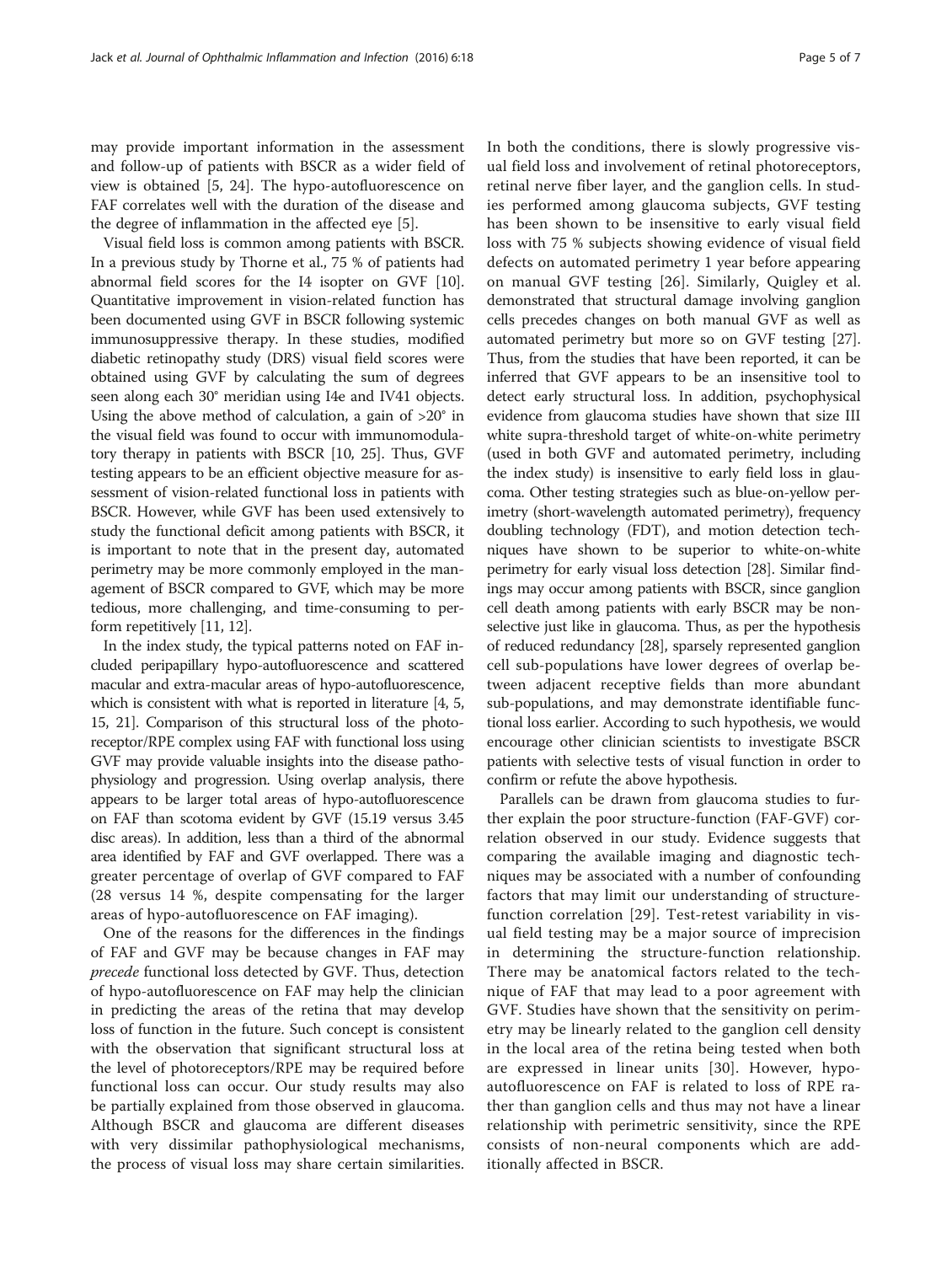<span id="page-5-0"></span>Another reason for the poor correlation between FAF and GVF may be related to the natural history of BSCR. Literature suggests that there may be a lack of correspondence among various imaging tests in eyes with BSCR [3, 17, 18]. This can be explained by the variable involvement of structures such as the choroid, RPE, and the photoreceptors by the disease process as the lesions of BSCR evolve. If the retinochoroidal damage is detected early using techniques such as FAF, it may be possible to halt the progression of the disease with appropriate or escalated systemic immunomodulatory therapy.

Limitations of this study include the retrospective nature of analysis and small sample size. Due to the requirement for fixation, the present study only included patients with the ability to maintain fixation and may not correlate well with patients who have advanced disease and can no longer fixate. The requirement for fixation may also be a source of inclusion bias as patients with higher grades of GVF loss were excluded from the study. Approximately half the eyes were excluded from the analysis due to ungradable image quality or poor patient cooperation/fixation. Such exclusion may represent a source of bias and may affect the overall generalizability of the results. An important aspect to consider is the scale of measurement on GVF and FAF techniques. For example, a loss of 3 dB on GVF represents 50 % loss of sensitivity, since it is a logarithmic scale. On the other hand, FAF has been considered as an all-or-none scale. The difference in scale may represent a limitation in our ability to accurately assess the structure-function relationship [\[29\]](#page-6-0). Moreover, our study lacks a normal age-matched control group that may help in determining the specificity of FAF grading since this grading was categorical (normal or abnormal). Additional, prospective studies, including a larger number of patients, are warranted.

## Conclusions

The results of this pilot study underscores the need to follow patients with BSCR using multi-modal imaging as each technique may contribute different information about the disease status. It is relevant to combine structural and functional testing to enhance our understanding of the disease process and relationship between visual loss and underlying tissue damage in diseases such as BSCR.

#### Competing interests

The authors declare that they have no competing interests.

#### Authors' contributions

LSJ performed literature review and participated in the acquisition of data, data analysis, and drafting of the manuscript. AA conceived the manuscript, performed the data analysis, and drafted and revised the manuscript. YJS participated in the data analysis and drafting of the manuscript. QDN provided the concept and design, was involved in the management of the cases, provided intellectual content, and revised the manuscript. All authors read and approved the final manuscript.

#### Acknowledgements

The authors wish to thank the reviewers for their tremendous amount of time devoted to reviewing our manuscript and for their insightful and helpful comments.

#### Financial support/proprietary interests

All authors, except Quan Dong Nguyen, certify that they have no affiliations with or involvement in any organization or entity with any financial interest (such as honoraria; educational grants; participation in speakers' bureaus; membership, employment, consultancies, stock ownership, or other equity interest; and expert testimony or patent-licensing arrangements) or nonfinancial interest (such as personal or professional relationships, affiliations, knowledge or beliefs) in the subject matter or materials discussed in this manuscript. Dr. Nguyen chairs the Steering Committee and serves on the Scientific Advisory Board for the VISUAL (AbbVie), SAKURA (Santen), and EYEGUARD (XOMA) uveitis studies.

#### Received: 16 September 2015 Accepted: 24 May 2016 Published online: 31 May 2016

#### References

- 1. Ryan SJ, Maumenee AE (1980) Birdshot retinochoroidopathy. Am J Ophthalmol 89(1):31–45
- 2. Gass JD (1981) Vitiliginous chorioretinitis. Arch Ophthalmol 99(10):1778–1787
- 3. Shah KH, Levinson RD, Yu F, Goldhardt R, Gordon LK, Gonzales CR, Heckenlively JR, Kappel PJ, Holland GN (2005) Birdshot chorioretinopathy. Surv Ophthalmol 50(6):519–541
- 4. Seidensticker F, Neubauer AS, Wasfy T, Stumpf C, Thurau SR, Kampik A, Kernt M (2011) Wide-field fundus autofluorescence corresponds to visual fields in chorioretinitis patients. Clin Ophthalmol 5:1667–1671
- 5. Piffer AL, Boissonnot M, Gobert F, Zenger A, Wolf S, Wolf U, Korobelnik JF, Rougier MB (2014) Relevance of wide-field autofluorescence imaging in birdshot retinochoroidopathy: descriptive analysis of 76 eyes. Acta Ophthalmol 92(6):e463–469
- 6. Comander J, Loewenstein J, Sobrin L (2011) Diagnostic testing and disease monitoring in birdshot chorioretinopathy. Semin Ophthalmol 26(4–5):329–336
- 7. Oh KT, Christmas NJ, Folk JC (2002) Birdshot retinochoroiditis: long term followup of a chronically progressive disease. Am J Ophthalmol 133(5):622–629
- 8. Hirose T, Katsumi O, Pruett RC, Sakaue H, Mehta M (1991) Retinal function in birdshot retinochoroidopathy. Acta Ophthalmol 69(3):327–337
- 9. Sobrin L, Lam BL, Liu M, Feuer WJ, Davis JL (2005) Electroretinographic monitoring in birdshot chorioretinopathy. Am J Ophthamol 140(1):52–64
- 10. Thorne JE, Jabs DA, Kedhar SR, Peters GB, Dunn JP (2008) Loss of visual field among patients with birdshot chorioretinopathy. Am J Ophthamol 145(1):23–28
- 11. Gordon LK, Monnet D, Holland GN, Brezin AP, Yu F, Levinson RD (2007) Longitudinal cohort study of patients with birdshot chorioretinopathy. IV. Visual field results at baseline. Am J Ophthalmol 144(6):829–37
- 12. Ayra B, Westcott M, Robson AG, Holder G, Pavesio C (2015) Pointwise linear regression analysis of serial Humphrey visual fields and a correlation with electroretinography in birdshot chorioretinopathy. Br J Ophthalmol 99(7):973–8
- 13. Ogura S, Yasukawa T, Kato A, Usui H, Hirano Y, Yoshida M, Ogura Y (2014) Wide-field fundus autofluorescence imaging to evaluate retinal function in patients with retinitis pigmentosa. Am J Ophthamol 158(5):1093–1098:e1093
- 14. Levinson RD, Brezin A, Rothova A, Accorinti M, Holland GN (2006) Research criteria for the diagnosis of birdshot chorioretinopathy: results of an international consensus conference. Am J Ophthamol 141(1):185–187
- 15. Schneider CA, Rasband WS, Eliceiri KW (2012) NIH Image to ImageJ: 25 years of image analysis. Nat Methods 9(7):671–675
- 16. Soubrane G, Bokobza R, Coscas G (1990) Late developing lesions in birdshot retinochoroidopathy. Am J Ophthamol 109(2):204–210
- 17. Giuliari G, Hinkle DM, Foster CS (2009) The spectrum of fundus autofluorescence findings in birdshot chorioretinopathy. J Ophthalmol 2009:567693
- 18. Birnbaum AD, Fawzi AA, Rademaker A, Goldstein DA (2014) Correlation between clinical signs and optical coherence tomography with enhanced depth imaging findings in patients with birdshot chorioretinopathy. JAMA Ophthalmol 132(8):929–935
- 19. Keane PA, Allie M, Turner SJ, Southworth HS, Sadda SR, Murray PI, Denniston AK (2013) Characterization of birdshot chorioretinopathy using extramacular enhanced depth optical coherence tomography. JAMA Ophthalmol 131(3): 341–350